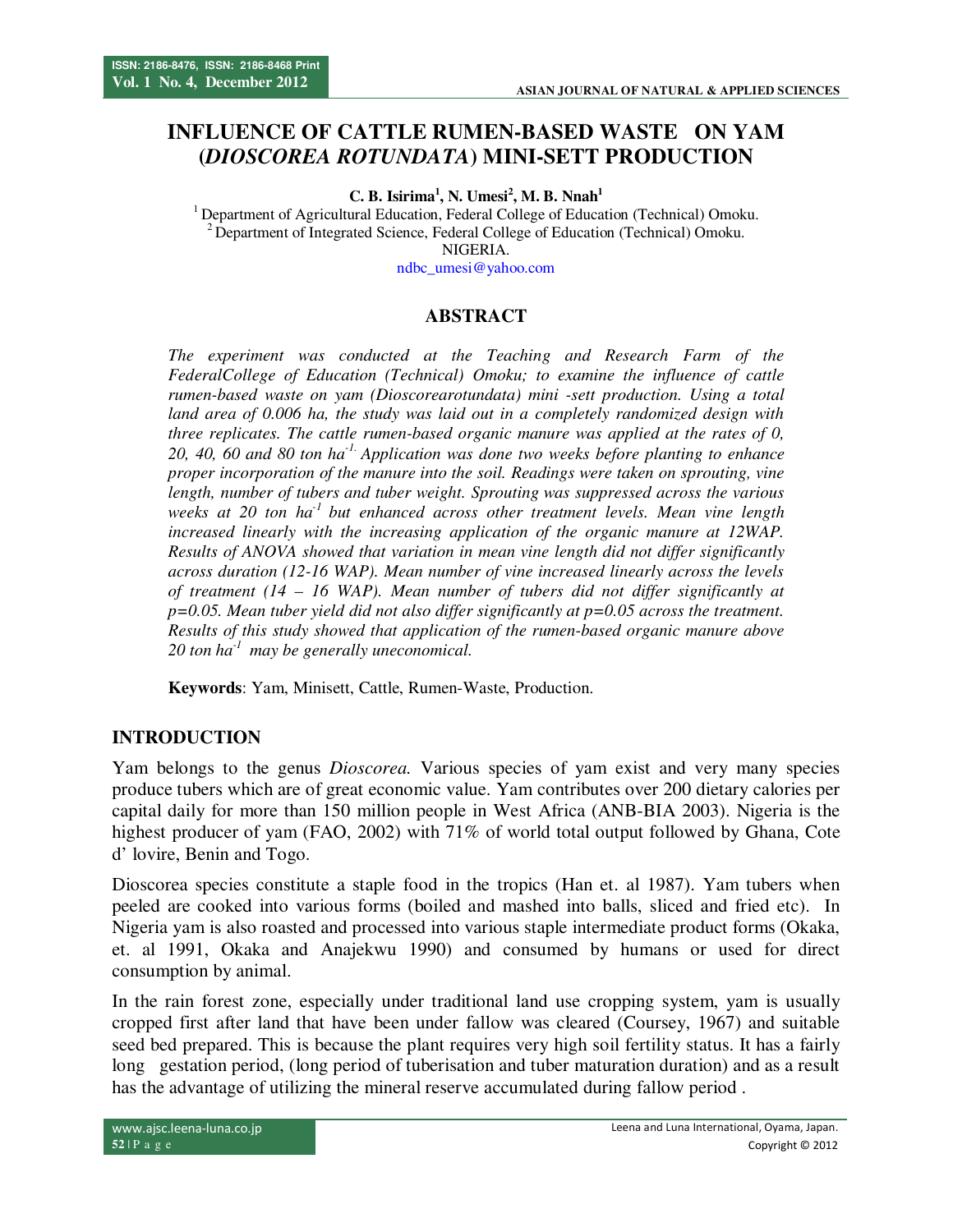Yam cultivation requires high inputs. Under traditional farming system, the use of whole yam tuber was adopted in the production of propagules, where mini-setts were used the technology was poor. With the rise in demand for yam, the conventional method of seed yam production became grossly inadequate, giving rise to scarcity and high cost of planting materials. Apart from the fact that the conventional method of producing planting materials involves the use of large yam sett ,the method also does not provide for economy of land space, neither does it support uniformity in sprouting. Where double harvesting method is adopted, problem of harvesting immature seed yam that is often difficult to store often arises. These production constraints in conventional method of seed yam production informed the development of the yam mini sett techniques which was developed through the combined effort of the National Root Crop Research Institute Umudike Nigeria and the International Institute of Tropical Agriculture (IITA) Ibadan, Nigeria. Though other technologies such as tissue culture (in vitro micro-propagation using single nodal cuttings and in vitro production of micro-tubers) exist, their usage is limited to research centers that require it to facilitate delivery of improved germplasm. The yam mini – sett technology is no doubt, a quick means of seed yam multiplication. Its major advantages include land economy, production of good quality and health seed yam (IITA 2001) and low production cost. The improved seed yam production technology gives the farmer high quality planting materials within a short time interval than the conventional method.

Generally, yam production requires soil with high nutrients status because yam export substantial proportion of plant nutrients from the soil with the harvested produce but in various parts of the rain forest zones in Nigeria, most yam farmers relies on soil with marginal returns to produce yams. This is done not as a matter of choice but as result of the steady rise in human population leading to the attendant pressure on available land both for agricultural, industrial and other development purposes. The associated increase in demand on land for other purposes has made soil fertility maintenance through prolonged fallow period unattainable. Soil fertility maintenance through synthetic fertilizer usage seems to be the only available option. Inadequate knowledge and poor information on fertilizer use among rural famers, in addition to high cost of chemical fertilizer and other undesirable effects (burning of the plants, increased tuber rots during storage and production of unpalatable of tubers), again constituted a major constraints to the production of small scale farmers against the use of synthetic fertilizer in yam production in the Niger Delta region of Nigeria. In view of these production constraints there is the need to develop a production strategy that is cheap, readily available, farmer friendly and that posses the capacity to produce tubers with desirable qualities.

With the above considerations, the use of organic fertilizer offers a better alternative proposition. The animal /plant base organic material is an animal /plant base organic substance obtained from the rumen of slaughtered ruminant animals. The rumen is not only a store house of microbes that assist in the digestion of roughage in ruminant animals but it is also an important source of nutrient. The death and decomposition of microbes and the bulky plant materials is sure to release nutrient for the benefit of yam if eventually used as nutrient source for yam mini-sett production .According to Isirima, Ezekiel,Iyagba and Akonye (2009), Rumen- base organic mulch material has the ability to ratify the soil thus provide an enabling environment for plant growth and development, absorb moisture and release nutrients to the soil. Rumen- based organic mulch, which is similar to Cattle –rumen-based waste has been used successfully to increase maize grain yield (Isirima,et .al. 2009). The aim of this study therefore is to examine the response of Cattle rumen – base waste to yam mini –sett production.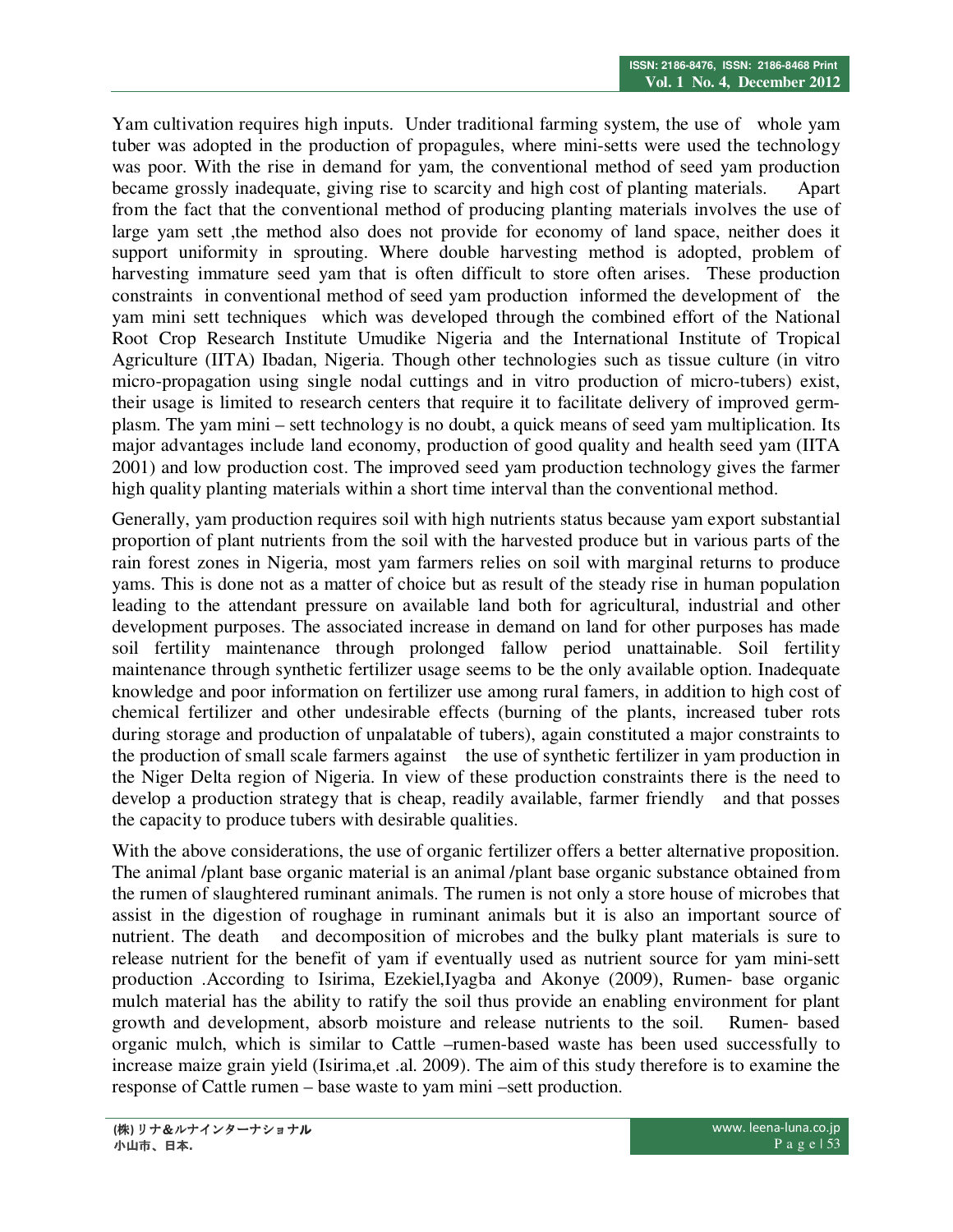# **MATERIALS AND METHODS**

## **Site Description**

The study was located at the Research farm of the Federal College of Education Technical Omoku in Rivers State, South –South Nigeria. Omoku is located within the tropical rain forest zones of Nigeria and it has a bimodal rain fall distribution pattern that peaks in June – September and a dry season period that falls between November-March. The experiment was located on a sandy loam soil in a land area that was previously cropped with cassava and left fallow for about 4 years. The experiment was located in a plot of land measuring  $6 \times 10 \text{m}^2$  which was cleared, stumped and marked out into plots. The plots were then divided into five units (sub plots) each measuring  $2m \times 1.5m$  and suitable seed beds were than prepared with the aid of a spade. Seed yam obtained from the Agricultural Project Services and Seed Multiplication center of the Total E & P at Oborburu oil field location in OgbaEgbemaNdoni local Government Area of Rivers state, Nigeria. The seed yams were cut into slices weighing 50g. Yam sett so cut were treated with ash to protect it from pest attack and planted on seed beds earlier treated with Cattle rumenbased waste base at the rates of 0,20,40,60 and 80 tons/ha . It was a completely randomize experimental design and was replicated three times. Weeds were removed manually two weeks after planting with the use of a hoe and hand picking, subsequent weeding was done at an interval of two weeks. Sprouting rate was determined by direct counting of sprouted sets, whereas vine length was taken with the aid of a meter rule, number of vines per plant was determined by direct counting of the total number of sprouted and growing vines, tuber yield was determined by use of weighing balance while tuber length and girth was determine with the aid of measuring tape.

Data obtained from the various readings were subjected to statistical analysis using the Data Analysis Toolbar of Microsoft Excel. Response trends are as shown in the tables here-in presented.

# **RESULTS**

Sett sprouting increased linearly as levels of cattle rumen waste increased across weeks (5-9 WAP) during which observations were made (Table 1). Analysis of the observed variation among the means did not show significant effect in mean sprouting rate. Sett sprouting across weeks was suppressed (not significant at  $p = 0.05$ ) at the 20 ton ha<sup>-1</sup> application rate. Beyond the 20 ton ha<sup>-1</sup> treatment level, significant improvement in sett sprouting was recorded. Increase in application rates were accompanied by corresponding increase in mean vine length. (Table 2). However, variation in mean vine length did not differ significantly across the duration. Similarly, number of vines increased linearly across 14 and 16WAP (Table 3) as levels of the cattle rumen waste increased.

| <b>Duration</b> | Application Rates of Rumen-Based Wastes (kg m <sup>-2</sup> ) |                 |                 |                 |                 |  |  |
|-----------------|---------------------------------------------------------------|-----------------|-----------------|-----------------|-----------------|--|--|
|                 |                                                               |                 | 4               |                 | 8               |  |  |
| 5 WAP           | $0.33 \pm 0.33$                                               | $0.00 \pm 0.00$ | $0.33 \pm 0.33$ | $1.00 \pm 1.00$ | $1.00 \pm 0.58$ |  |  |
| 7 WAP           | $1.00 \pm 0.58$                                               | $0.33 \pm 0.33$ | $1.00 \pm 0.58$ | $1.33 \pm 1.33$ | $2.00 \pm 1.15$ |  |  |
| 9 WAP           | $3.67 \pm 1.45$                                               | $2.67 \pm 0.88$ | $4.67 \pm 0.88$ | $5.00 \pm 0.58$ | $6.00 \pm 0.00$ |  |  |

**Table 1. Effect of Rumen-Based Waste on Sprouting Index (Mean ± SE, n = 3) of Yam Minisett**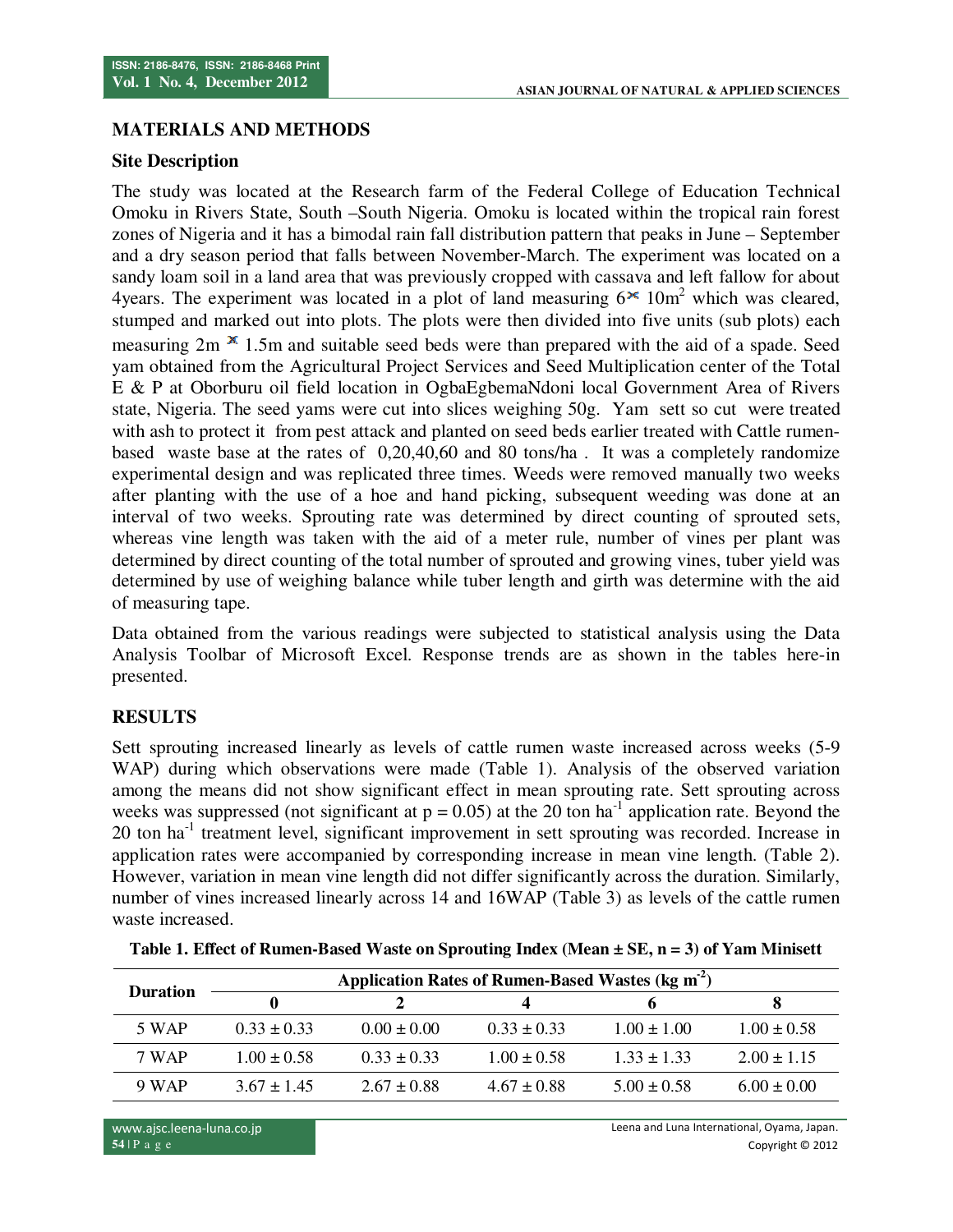| <b>Duration</b> | Application Rates of Rumen-Based Wastes ( $kg \, \text{m}^2$ ) |                                   |                                       |                                                           |                  |  |  |
|-----------------|----------------------------------------------------------------|-----------------------------------|---------------------------------------|-----------------------------------------------------------|------------------|--|--|
|                 | $\mathbf 0$                                                    |                                   |                                       | 6                                                         | x                |  |  |
| 12 WAP          | $60.6 \pm 31.38$                                               | $44.43 + 14.33$                   |                                       | $96.63 \pm 27.78$ $100.87 \pm 27.92$                      | $89.30 \pm 9.69$ |  |  |
| 14 WAP          | $71.33 + 27.71$                                                | $68.40 \pm 34.10$                 | $104.10 \pm 56.92$ $103.20 \pm 58.00$ |                                                           | $133.47 + 37.77$ |  |  |
| 16 WAP          |                                                                | $125.97 + 33.75$ $123.30 + 19.88$ |                                       | $185.63 \pm 87.98$ $237.17 \pm 70.52$ $305.40 \pm 134.51$ |                  |  |  |

**Table 2. Effect of Rumen-Based Waste on Vine Length (Mean ± SE, n = 3) of Yam Minisett** 

| <b>Duration</b> | Application Rates of Rumen-Based Wastes (kg m <sup>-2</sup> ) |                |                  |                  |                   |  |
|-----------------|---------------------------------------------------------------|----------------|------------------|------------------|-------------------|--|
|                 | 0                                                             |                | 4                | 6                | 8                 |  |
| 12 WAP          | $6.33 + 2.85$                                                 | $8.00 + 2.08$  | $17.33 \pm 8.65$ | $15.33 \pm 2.19$ | $15.67 \pm 4.37$  |  |
| 14 WAP          | $11.00 + 4.51$                                                | $13.67 + 2.33$ | $20.33 \pm 7.42$ | $20.00 \pm 3.60$ | $18.33 \pm 3.18$  |  |
| 16 WAP          | $13.00 + 5.13$                                                | $15.00 + 2.52$ | $21.00 \pm 4.04$ | $30.33 + 10.87$  | $35.00 \pm 10.50$ |  |

Number of tubers increased with increasing application rates (Table 4). However, the observed differences were found to be due to sampling error, as results of ANOVA did not show any significant difference in means ( $p > 0.05$ ). The highest mean value of 6.66 was obtained at the highest application rate (80 ton ha<sup>-1</sup>) whereas a mean value of 3 was obtained at the lowest treatment level (0 ton  $ha^{-1}$ ). Tuber yield increased but above 60 ton  $ha^{-1}$ , tuber yield declined but this did not differ significantly  $F(4,10) = 0.692$  at p= 0.05. This shows that mean tuber yield (8) obtained at the 0ton ha<sup>-1</sup> did not differ significantly with the mean tuber yield of 19.5 15 and 8ton ha<sup>-1</sup> obtained at the respective cattle rumen waste treatment values of 40, 60 and 80ton ha<sup>-1</sup>.

| Table 4. Effect of Rumen-Based Waste on Number of Tubers (Mean $\pm$ SE, n = 3) of Yam Minisett |  |  |  |  |
|-------------------------------------------------------------------------------------------------|--|--|--|--|
|-------------------------------------------------------------------------------------------------|--|--|--|--|

|                   | Application Rates of Rumen-Based Wastes ( $kg \, \text{m}^2$ ) |               |                 |               |                 |  |
|-------------------|----------------------------------------------------------------|---------------|-----------------|---------------|-----------------|--|
| <b>Duration</b>   |                                                                |               |                 |               |                 |  |
| No of Tubers $m2$ | $3.00 + 1.15$                                                  | $3.67 + 1.20$ | $4.33 \pm 0.88$ | $5.00 + 1.00$ | $7.00 \pm 0.58$ |  |

**Table 5. Tuber Weight Effect of Rumen-Based Waste on Tuber Weight (Mean ± SE, n = 3) of Yam Minisett** 

| <b>Duration</b> | Application Rates of Rumen-Based Wastes (ton ha <sup>-1</sup> ) |                 |                  |                  |                  |  |
|-----------------|-----------------------------------------------------------------|-----------------|------------------|------------------|------------------|--|
|                 | o                                                               | 20              | 40               | 60               | 80               |  |
| Tuber Weight    | $8.00 \pm 3.33$                                                 | $8.50 \pm 2.08$ | $16.00 \pm 9.29$ | $19.50 \pm 8.61$ | $18.67 \pm 5.70$ |  |

# **DISCUSSION**

Results obtained indicate that the application of cattle rumen waste has the capacity to boost sett sprouting and vine length in yam mini sett technology. The capacity of cattle rumen waste to promote sett sprouting is directly related to the ability of the organic material to absorb and retain moisture. Application of manure to soil is known to improve soil fertility, soil structure and increase soil organic matter (Reganold, 1988, Sommerfelat et al., 1988 and Cleric et al., 1998).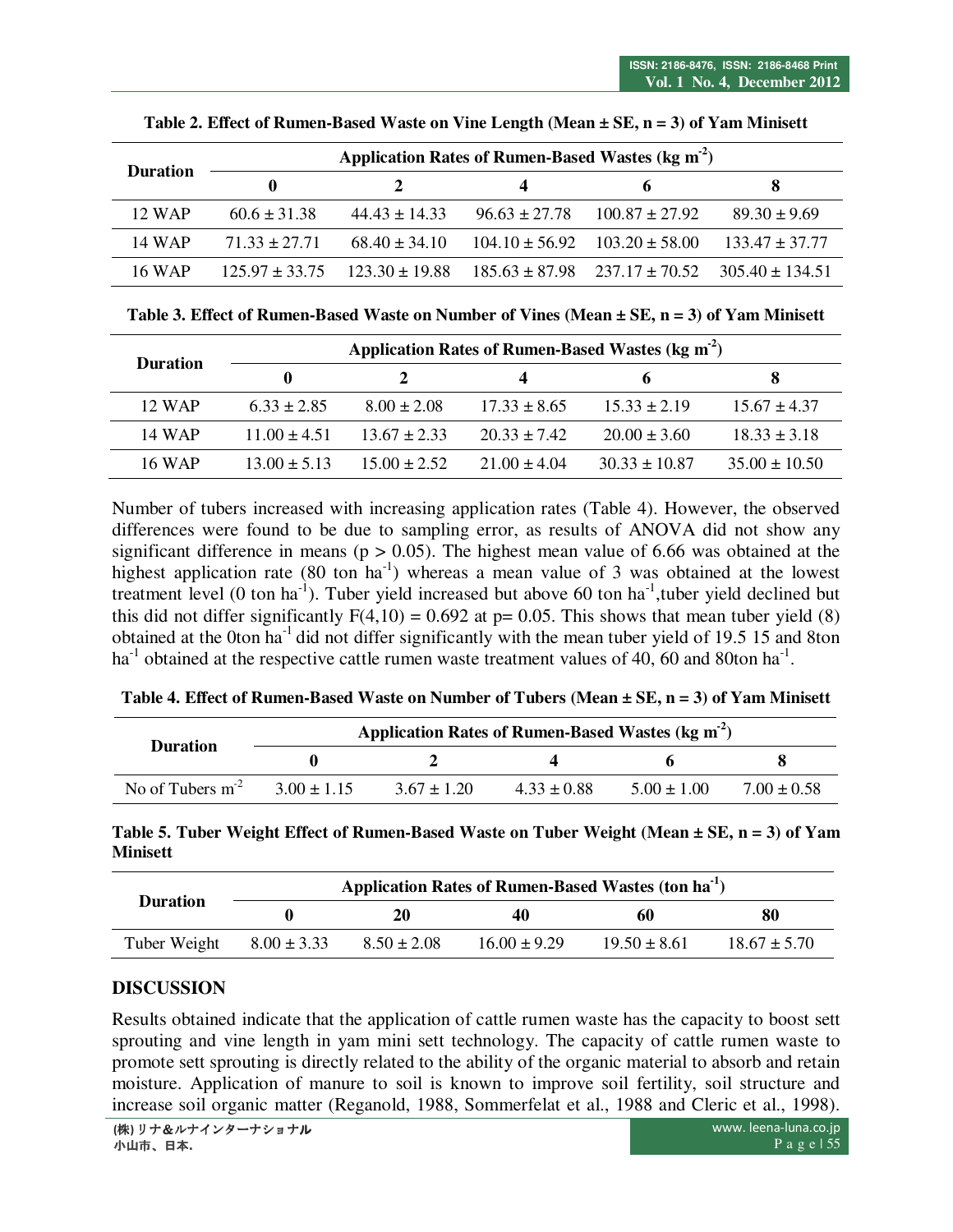Earlier, McAndrews, Liebman., Cambardella and Richard (2006) reporting on the residual effect of composted and fresh solid swine manure observed a significant increase in Soya-bean height and yield in the control experiment. Sett sprouting, number of vines, vine length, number of tubers per stand and tuber yield  $ha^{-1}$  increase linearly with application of the cattle rumen waste, variation among the observed means did not differ significantly, probably due to slow mineralization of the organic matter. Though it has been observed that the addition of organic matter increases soil water holding capacity and this means that nutrient would be made available to crops where manure has been added to the soil (Costa et al., 1991) again this also depends to a large extent on the decomposition rate and mineralization of the organic matter. Ayoola and Adeniyan (2006) reported low crop yield under poultry manure application and attributed this to possible low mineralization of the nutrient source. Organic manure use would give maximum effect where crop duration on the field is relative longer. According to Titilayo (1982) organic waste/fertilizer alone can hardly be depended upon as the sole nutrient source for short duration crops like maize. Tuber yield of 8kg obtained at control experiment did not differ significantly in the mean value of 10 and 15 obtained at 40 and 60ton/hacattle rumen waste treatment.

## **CONCLUSION**

Yam mini sett technology is an important Scientific contribution to the production of yam in Nigeria and other yam producing zones of the world .In this study the capability of Cattle rumen based waste to enhance sett sprouting, vine length and boost yield and yield components in yam mini-sett production technology has been demonstrated. The cattle rumen-based application levels used in the current study did not produce any significant increase in the observed parameters. Further study is therefore recommended to determine optimum cattle rumen-based waste requirement for sett sprouting, vine length, tuber yield and other parameters of interest.